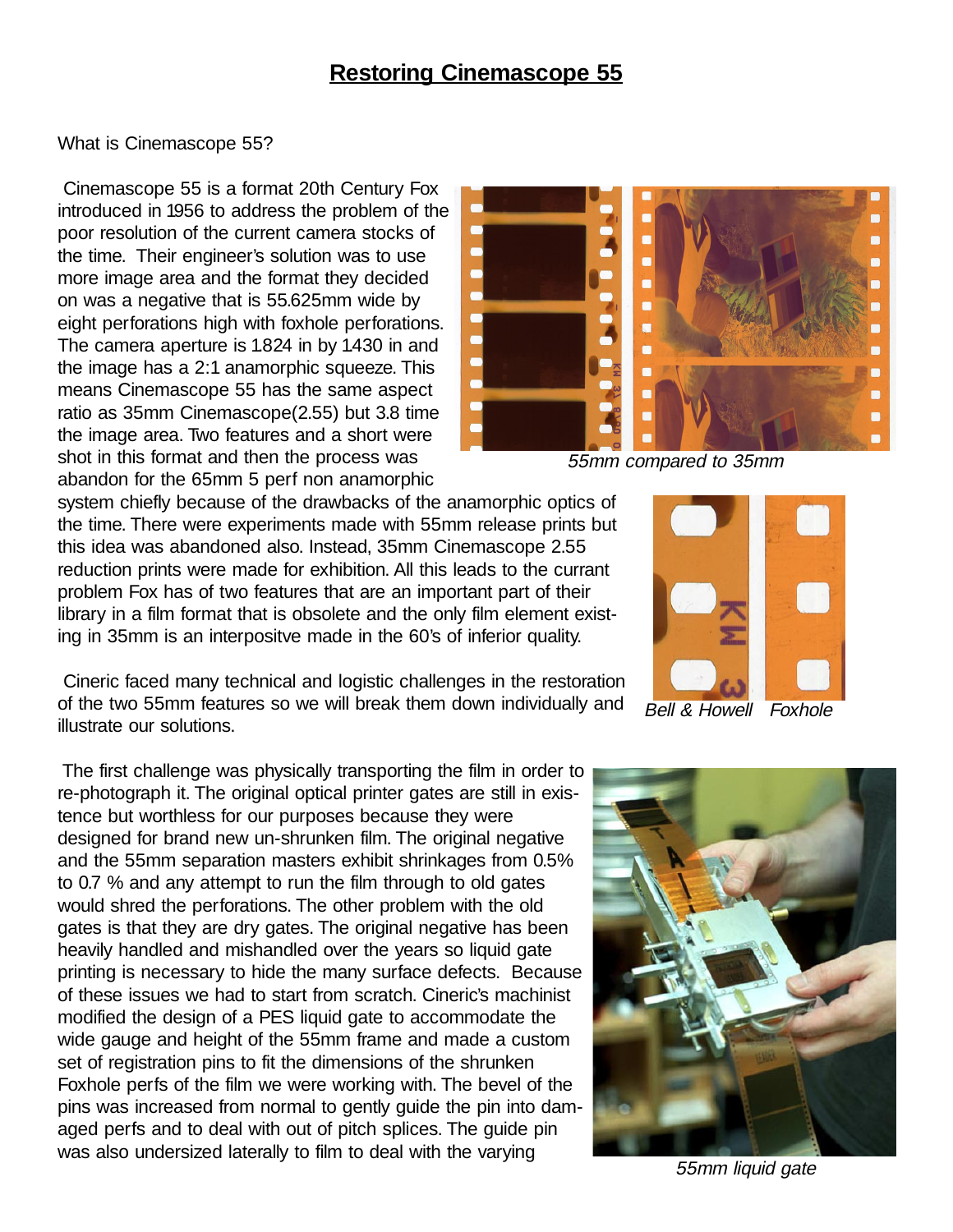shrinkages. The stroke of the gate was made adjustable from 0% shrinkage to 50% shrinkage. This

allowed us to precisely adjust the gate on a roll-by-roll to the film when necessary. Our optical printers are designed to advance film four perforations at a time so to get around this we set a sequencer on the printer to photograph every other advance of the projector to get the full 8 perf movement. In addition to the gate we had to manufacture sprockets, rollers, synchronizers, split reels, cores and rebuild a cleaning machine to fit the film.

The next problem we had to address was rips, slugs and faded opticals in the original negative. There were 55mm separation masters made and the provided valuable replacement sections for the films but unfortunately they where missing a considerable amount of footage. For one film the separations were made before a few of the opticals were replaced and then cut down to make a shorter version of the film. For the other title the masters were make before any of the opticals or titles were cut in and were missing some additional scenes. For the scenes where we did use the separation masters, the process differed little from the one we would use for standard 35mm masters. We ran the separations through the printer twice. The first time we only shot seven frames from each scene at a best guess light to produce a condensed internegtive of the film. This internegative was fully answer printed and this timing was used to make a full length timed out internagtive from the masters. Any registration problem due to differential shrinkage in the masters was corrected reel by reel by repositioning the lens with stepper motors. The sections that were faded or damaged that had no masters we scanned at 4k on an Oxberry scanner, corrected the curves and damage and recorded out a 35mm negative at 4k to use as a b-roll to the original along with the negative sections from the masters. Despite the 3.8 time image area, the 55mm negative has the grain structure of a contemporary 35mm scope negative shot on 500asa 5279. Through tests scanning at different resolutions we determined that 3k resolved the grain clearly and 4k gave us some safety room. The



uncorrected faded optical



corrected faded optical



opticals in both films were suffering about 50% dye fading in the yellow and 25% in the cyan.